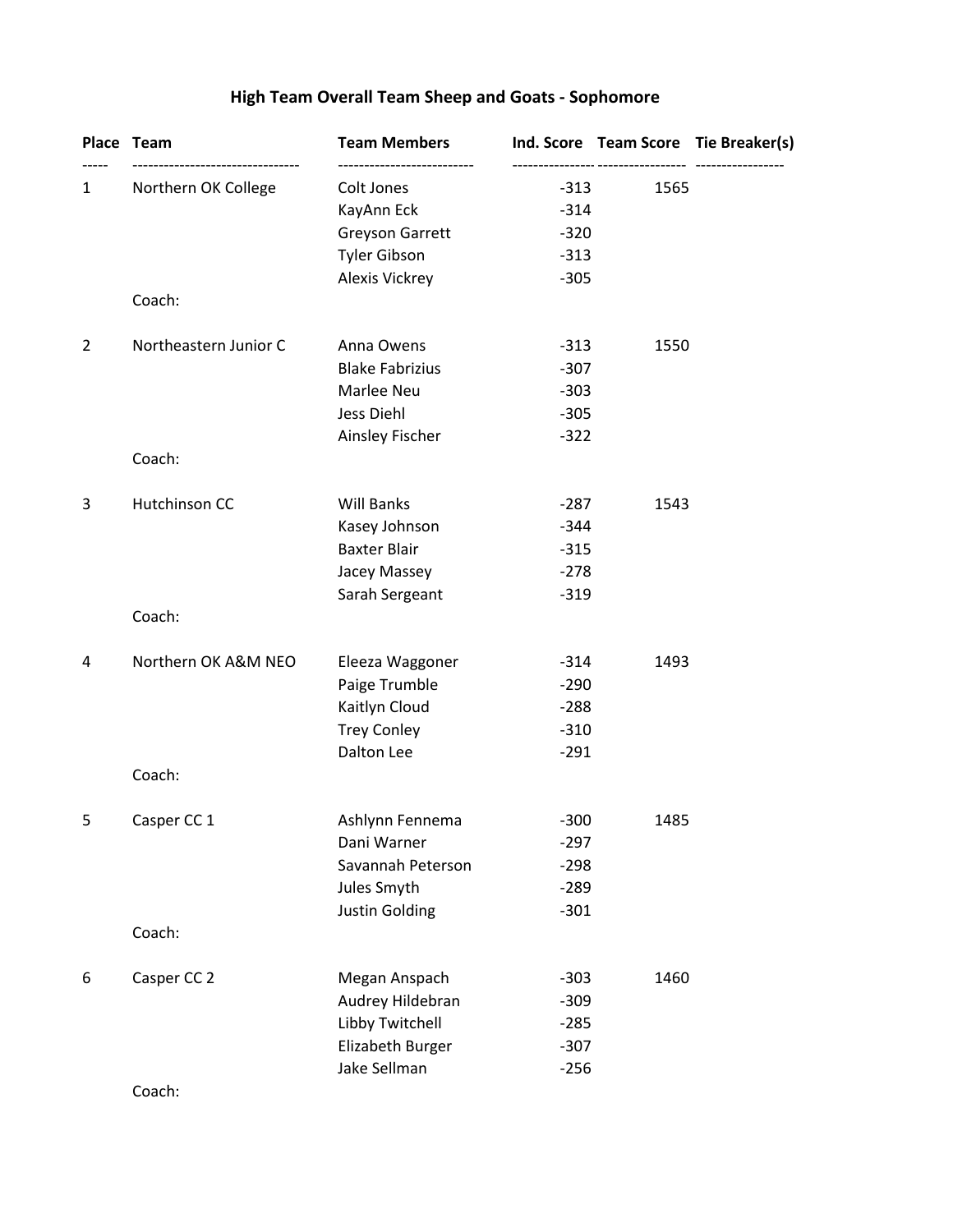| $\overline{7}$ | Hutchinson CC Alt               | Lorren Herndon<br>Tray Zabokrtsky<br>Jade Parrish<br>Kendal Stalnaker       | $-315$<br>$-286$<br>$-321$<br>$-311$      | 1233 |
|----------------|---------------------------------|-----------------------------------------------------------------------------|-------------------------------------------|------|
|                | Coach:                          |                                                                             |                                           |      |
| 8              | Colby CC<br>Coach:              | Cody Jahay<br>Lakin Perry<br><b>Courtney Carr</b><br>Cooper Ray<br>230      | $-314$<br>$-301$<br>$-310$<br>$-279$<br>0 | 1204 |
| 9              | Northeastern CC Alt<br>Coach:   | Braydon Anderson<br><b>Brandy Happold</b><br>Laney Matzner<br>Emerson Randa | $-252$<br>$-280$<br>$-253$<br>$-277$      | 1062 |
| 10             | Northern OK A&M NEO A<br>Coach: | Clay Allen<br>Jake Butyenek<br>Hunter Johnson                               | $-287$<br>$-295$<br>$-305$                | 887  |
| 11             | Fort Scott CC<br>Coach:         | <b>Kyleigh Davis</b><br>Noah Vantrease                                      | $-298$<br>$-280$                          | 578  |
| 12             | Casper CC Alt<br>Coach:         | Alson Mickelson                                                             | $-297$                                    | 297  |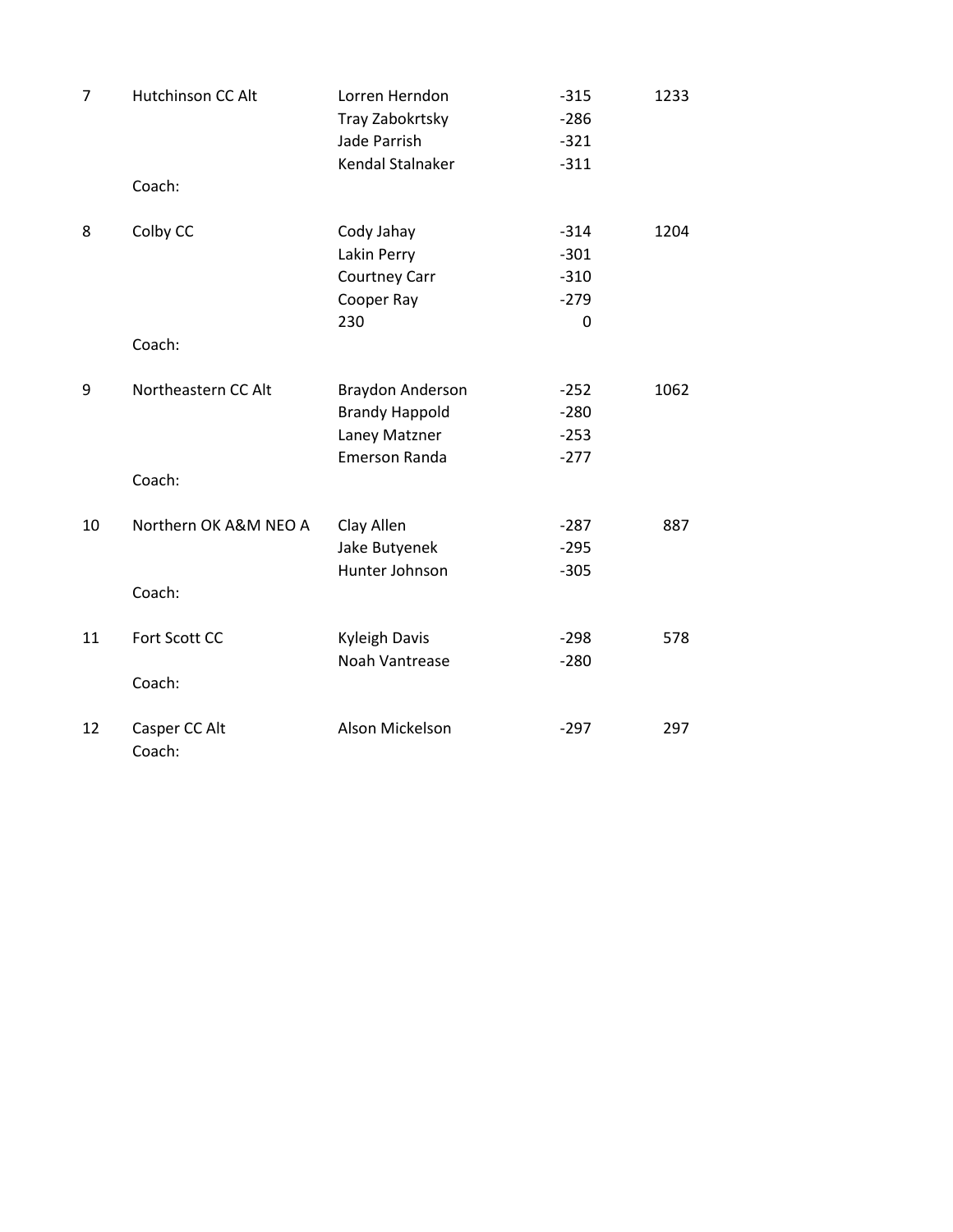# **High Team Overall Team Swine - Sophomore**

|                | Place Team                                | <b>Team Members</b>    |        |      | Ind. Score Team Score Tie Breaker(s) |
|----------------|-------------------------------------------|------------------------|--------|------|--------------------------------------|
| 1              | ------------------------<br>Hutchinson CC | <b>Will Banks</b>      | $-223$ | 1093 |                                      |
|                |                                           | Kasey Johnson          | $-211$ |      |                                      |
|                |                                           | <b>Baxter Blair</b>    | $-216$ |      |                                      |
|                |                                           | Jacey Massey           | $-217$ |      |                                      |
|                | Coach:                                    | Sarah Sergeant         | $-226$ |      |                                      |
| $\overline{2}$ | Casper CC 1                               | Ashlynn Fennema        | $-201$ | 1031 |                                      |
|                |                                           | Dani Warner            | $-212$ |      |                                      |
|                |                                           | Savannah Peterson      | $-220$ |      |                                      |
|                |                                           | Jules Smyth            | $-200$ |      |                                      |
|                |                                           | Justin Golding         | $-198$ |      |                                      |
|                | Coach:                                    |                        |        |      |                                      |
| 3              | Northern OK A&M NEO                       | Eleeza Waggoner        | $-191$ | 1027 |                                      |
|                |                                           | Paige Trumble          | $-221$ |      |                                      |
|                |                                           | Kaitlyn Cloud          | $-210$ |      |                                      |
|                |                                           | <b>Trey Conley</b>     | $-194$ |      |                                      |
|                | Coach:                                    | Dalton Lee             | $-211$ |      |                                      |
| 4              | Northern OK College                       | Colt Jones             | $-217$ | 1024 |                                      |
|                |                                           | KayAnn Eck             | $-189$ |      |                                      |
|                |                                           | <b>Greyson Garrett</b> | $-226$ |      |                                      |
|                |                                           | <b>Tyler Gibson</b>    | $-197$ |      |                                      |
|                |                                           | Alexis Vickrey         | $-195$ |      |                                      |
|                | Coach:                                    |                        |        |      |                                      |
| 5              | Northeastern Junior C                     | Anna Owens             | $-203$ | 1014 |                                      |
|                |                                           | <b>Blake Fabrizius</b> | $-227$ |      |                                      |
|                |                                           | Marlee Neu             | $-202$ |      |                                      |
|                |                                           | Jess Diehl             | $-187$ |      |                                      |
|                | Coach:                                    | Ainsley Fischer        | $-195$ |      |                                      |
|                |                                           |                        |        |      |                                      |
| 6              | Casper CC 2                               | Megan Anspach          | $-189$ | 991  |                                      |
|                |                                           | Audrey Hildebran       | $-218$ |      |                                      |
|                |                                           | Libby Twitchell        | $-196$ |      |                                      |
|                |                                           | Elizabeth Burger       | $-199$ |      |                                      |
|                |                                           | Jake Sellman           | $-189$ |      |                                      |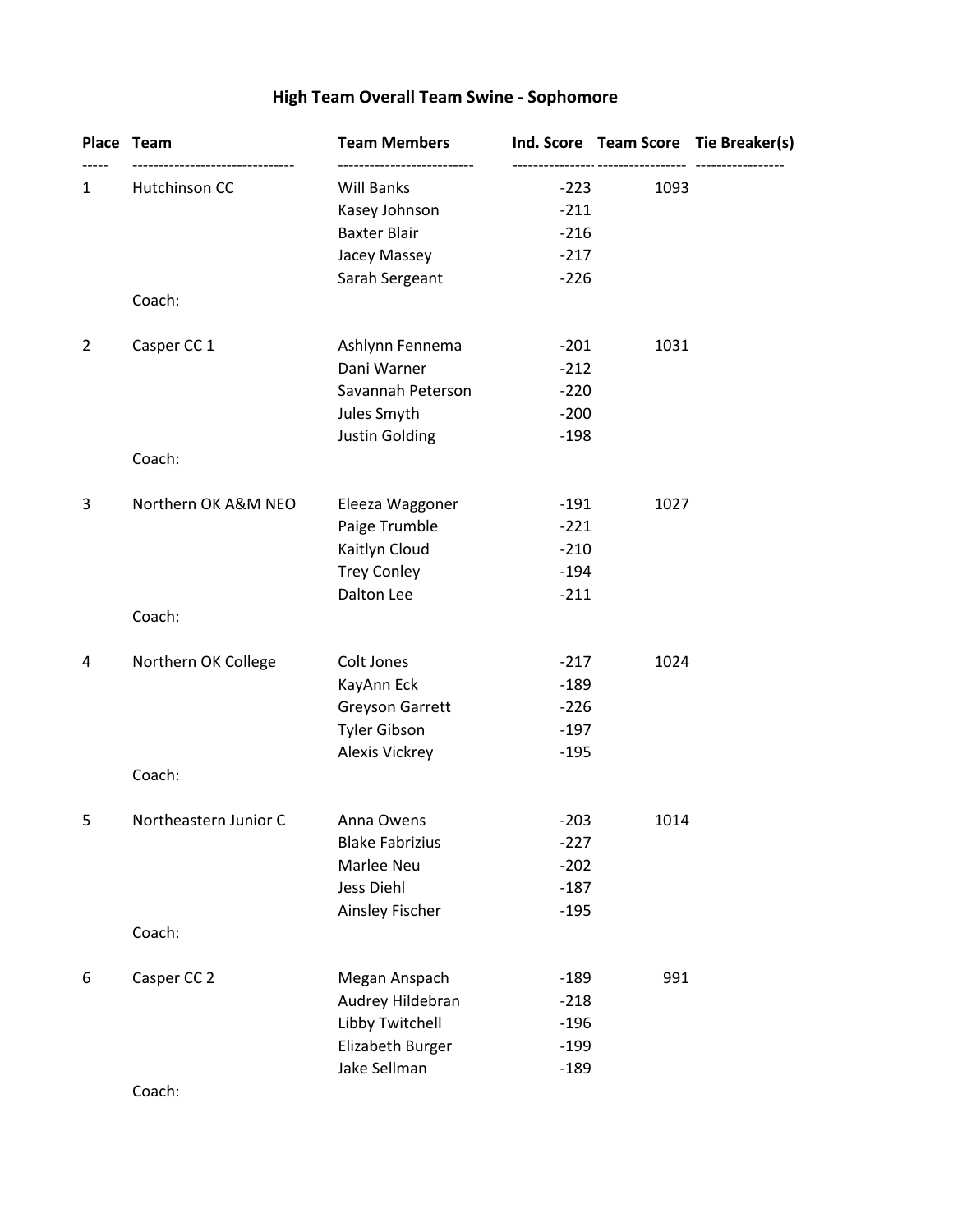| $\overline{7}$ | Colby CC                 | Cody Jahay            |     | $-201$ | 856 |
|----------------|--------------------------|-----------------------|-----|--------|-----|
|                |                          | Lakin Perry           |     | $-215$ |     |
|                |                          | Courtney Carr         |     | $-224$ |     |
|                |                          | Cooper Ray            |     | $-216$ |     |
|                |                          |                       | 230 | 0      |     |
|                | Coach:                   |                       |     |        |     |
| 8              | <b>Hutchinson CC Alt</b> | Lorren Herndon        |     | $-218$ | 830 |
|                |                          | Tray Zabokrtsky       |     | $-194$ |     |
|                |                          | Jade Parrish          |     | $-226$ |     |
|                |                          | Kendal Stalnaker      |     | $-192$ |     |
|                | Coach:                   |                       |     |        |     |
| 9              | Northeastern CC Alt      | Braydon Anderson      |     | $-166$ | 764 |
|                |                          | <b>Brandy Happold</b> |     | $-183$ |     |
|                |                          | Laney Matzner         |     | $-207$ |     |
|                |                          | <b>Emerson Randa</b>  |     | $-208$ |     |
|                | Coach:                   |                       |     |        |     |
| 10             | Northern OK A&M NEO A    | Clay Allen            |     | $-225$ | 625 |
|                |                          | Jake Butyenek         |     | $-204$ |     |
|                |                          | Hunter Johnson        |     | $-196$ |     |
|                | Coach:                   |                       |     |        |     |
| 11             | Fort Scott CC            | <b>Kyleigh Davis</b>  |     | $-203$ | 405 |
|                |                          | Noah Vantrease        |     | $-202$ |     |
|                | Coach:                   |                       |     |        |     |
| 12             | Casper CC Alt<br>Coach:  | Alson Mickelson       |     | $-190$ | 190 |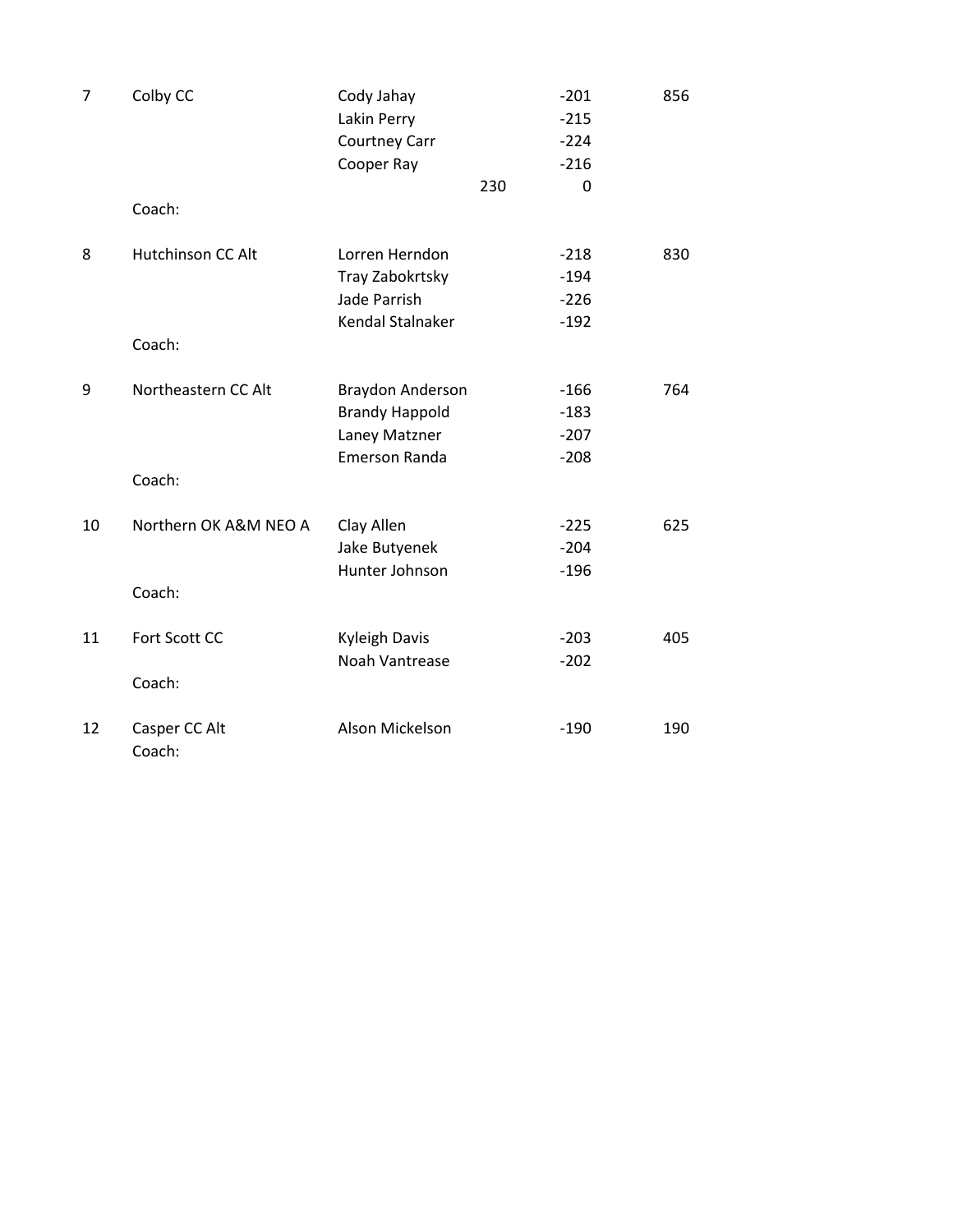# **High Team Overall Team Cattle - Sophomore**

|                | Place Team            | <b>Team Members</b>                 |                                |      | Ind. Score Team Score Tie Breaker(s) |
|----------------|-----------------------|-------------------------------------|--------------------------------|------|--------------------------------------|
| 1              | Northern OK A&M NEO   | Eleeza Waggoner<br>Paige Trumble    | ----------<br>$-362$<br>$-344$ | 1673 |                                      |
|                |                       | Kaitlyn Cloud<br><b>Trey Conley</b> | $-322$<br>$-307$               |      |                                      |
|                |                       | Dalton Lee                          | $-338$                         |      |                                      |
|                | Coach:                |                                     |                                |      |                                      |
| $\overline{2}$ | Hutchinson CC         | <b>Will Banks</b>                   | $-359$                         | 1632 | 662                                  |
|                |                       | Kasey Johnson                       | $-320$                         |      |                                      |
|                |                       | <b>Baxter Blair</b>                 | $-303$                         |      |                                      |
|                |                       | Jacey Massey                        | $-332$                         |      |                                      |
|                | Coach:                | Sarah Sergeant                      | $-318$                         |      |                                      |
| 3              | Northern OK College   | Colt Jones                          | $-332$                         | 1632 | 659                                  |
|                |                       | KayAnn Eck                          | $-351$                         |      |                                      |
|                |                       | <b>Greyson Garrett</b>              | $-305$                         |      |                                      |
|                |                       | <b>Tyler Gibson</b>                 | $-318$                         |      |                                      |
|                |                       | <b>Alexis Vickrey</b>               | $-326$                         |      |                                      |
|                | Coach:                |                                     |                                |      |                                      |
| 4              | Northeastern Junior C | Anna Owens                          | $-323$                         | 1577 |                                      |
|                |                       | <b>Blake Fabrizius</b>              | $-337$                         |      |                                      |
|                |                       | Marlee Neu                          | $-321$                         |      |                                      |
|                |                       | Jess Diehl<br>Ainsley Fischer       | $-310$<br>$-286$               |      |                                      |
|                | Coach:                |                                     |                                |      |                                      |
| 5              | Casper CC 2           | Megan Anspach                       | $-319$                         | 1564 |                                      |
|                |                       | Audrey Hildebran                    | $-326$                         |      |                                      |
|                |                       | Libby Twitchell                     | $-332$                         |      |                                      |
|                |                       | Elizabeth Burger                    | $-311$                         |      |                                      |
|                | Coach:                | Jake Sellman                        | $-276$                         |      |                                      |
| 6              | Casper CC 1           | Ashlynn Fennema                     | $-272$                         | 1472 |                                      |
|                |                       | Dani Warner                         | $-312$                         |      |                                      |
|                |                       | Savannah Peterson                   | $-284$                         |      |                                      |
|                |                       | Jules Smyth                         | $-277$                         |      |                                      |
|                |                       | Justin Golding                      | $-327$                         |      |                                      |
|                |                       |                                     |                                |      |                                      |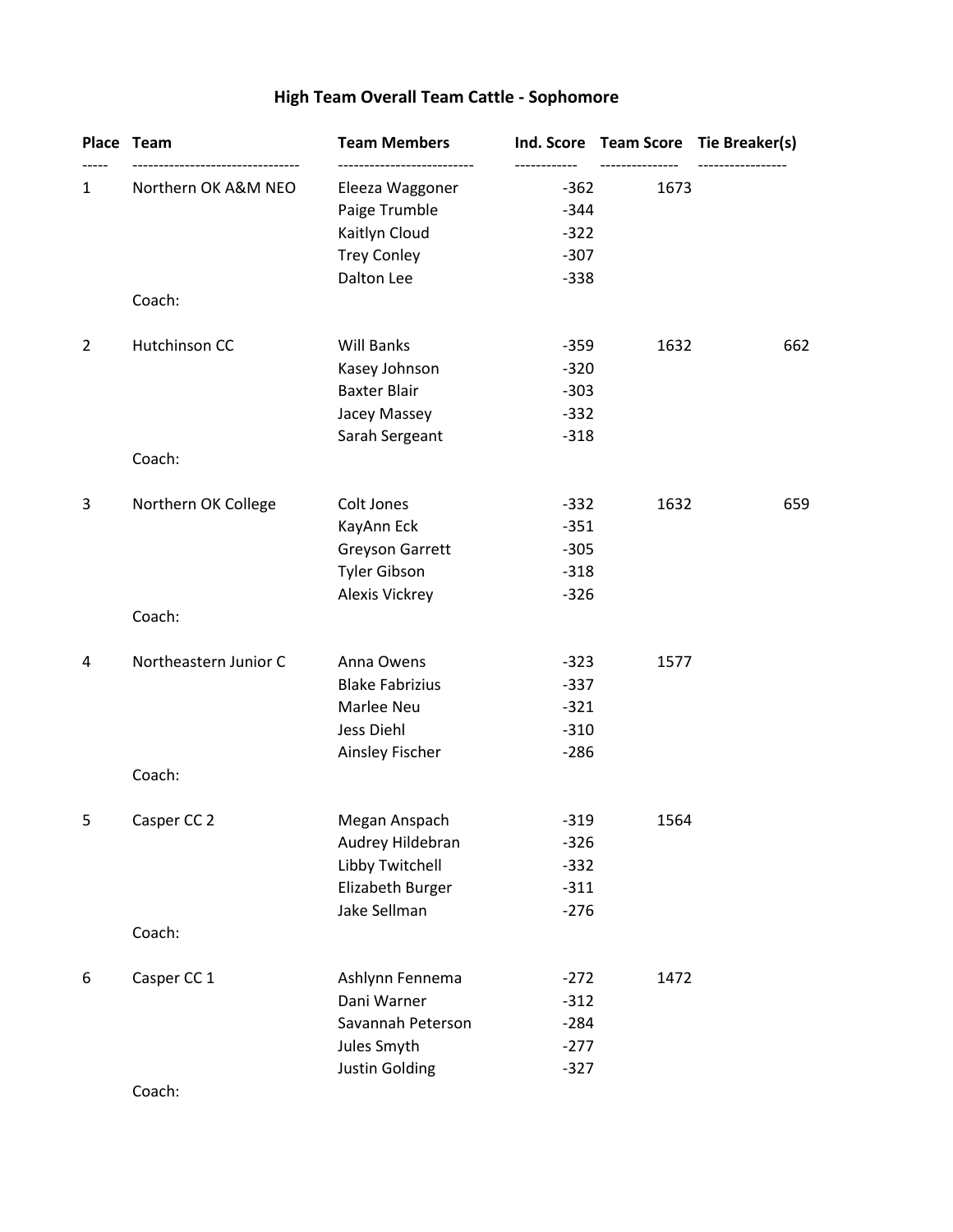| 7  | Hutchinson CC Alt               | Lorren Herndon<br>Tray Zabokrtsky<br>Jade Parrish<br>Kendal Stalnaker              | $-315$<br>$-366$<br>$-322$<br>$-316$                | 1319 |
|----|---------------------------------|------------------------------------------------------------------------------------|-----------------------------------------------------|------|
|    | Coach:                          |                                                                                    |                                                     |      |
| 8  | Colby CC<br>Coach:              | Cody Jahay<br>Lakin Perry<br><b>Courtney Carr</b><br>Cooper Ray<br>230             | $-341$<br>$-297$<br>$-286$<br>$-320$<br>$\mathbf 0$ | 1244 |
| 9  | Northeastern CC Alt<br>Coach:   | Braydon Anderson<br><b>Brandy Happold</b><br>Laney Matzner<br><b>Emerson Randa</b> | $-251$<br>$-281$<br>$-297$<br>$-303$                | 1132 |
| 10 | Northern OK A&M NEO A<br>Coach: | Clay Allen<br>Jake Butyenek<br>Hunter Johnson                                      | $-355$<br>$-289$<br>$-322$                          | 966  |
| 11 | Fort Scott CC<br>Coach:         | <b>Kyleigh Davis</b><br>Noah Vantrease                                             | $-328$<br>$-278$                                    | 606  |
| 12 | Casper CC Alt<br>Coach:         | Alson Mickelson                                                                    | $-303$                                              | 303  |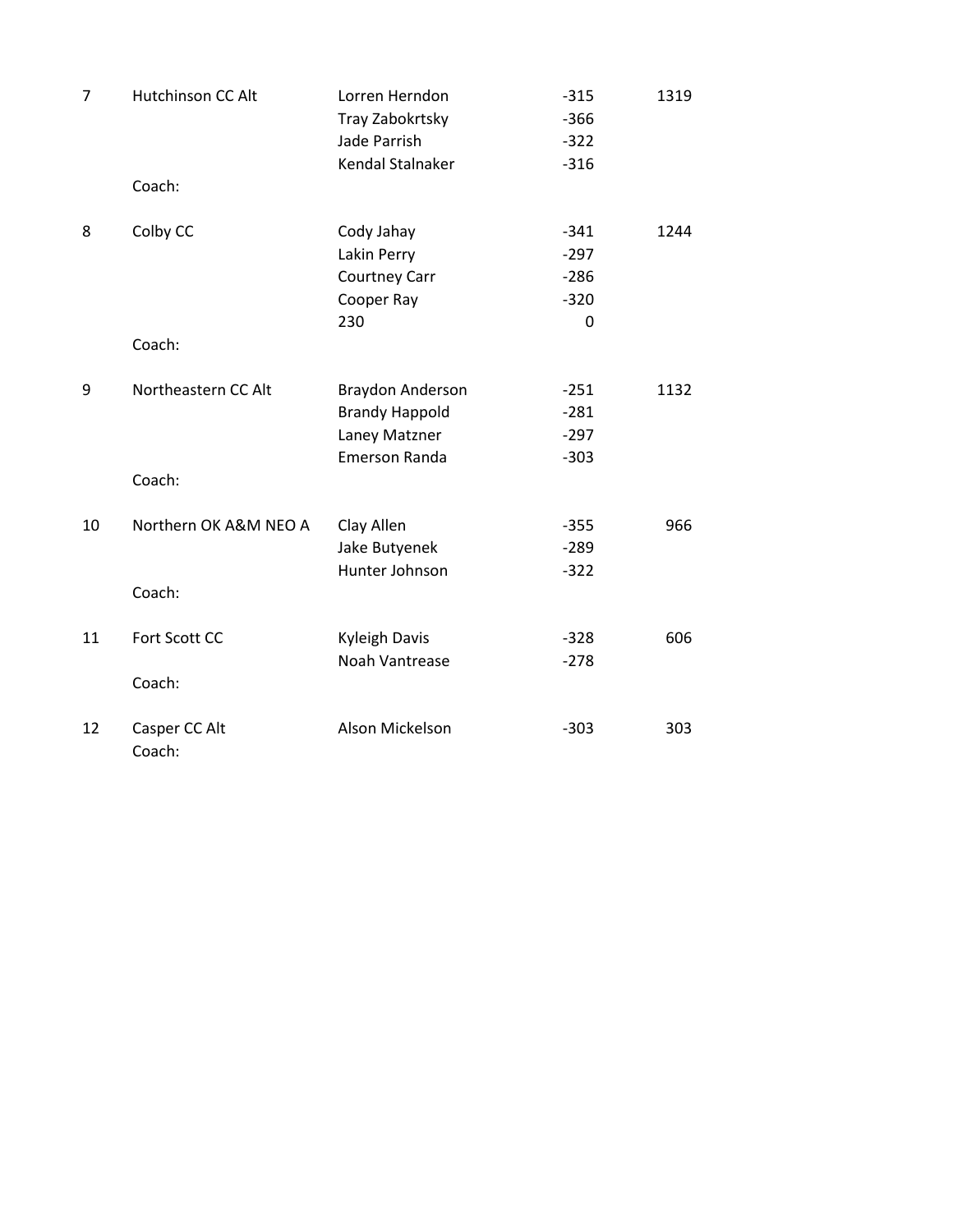# **High Team Overall Team Reasons - Sophomore**

|                | Place Team            | <b>Team Members</b>    | Ind. Score       | <b>Team Score</b> | <b>Tie Breaker(s)</b> |
|----------------|-----------------------|------------------------|------------------|-------------------|-----------------------|
| 1              | Hutchinson CC         | <b>Will Banks</b>      | $-362$           | 1784              |                       |
|                |                       | Kasey Johnson          | $-359$           |                   |                       |
|                |                       | <b>Baxter Blair</b>    | $-360$           |                   |                       |
|                |                       | Jacey Massey           | $-345$           |                   |                       |
|                |                       | Sarah Sergeant         | $-358$           |                   |                       |
|                | Coach:                |                        |                  |                   |                       |
| $\overline{2}$ | Northeastern Junior C | Anna Owens             | $-357$           | 1767              |                       |
|                |                       | <b>Blake Fabrizius</b> | $-356$           |                   |                       |
|                |                       | Marlee Neu             | $-354$           |                   |                       |
|                |                       | Jess Diehl             | $-349$           |                   |                       |
|                | Coach:                | Ainsley Fischer        | $-351$           |                   |                       |
|                |                       |                        |                  |                   |                       |
| 3              | Northern OK College   | Colt Jones             | $-363$           | 1754              |                       |
|                |                       | KayAnn Eck             | $-346$           |                   |                       |
|                |                       | <b>Greyson Garrett</b> | $-362$           |                   |                       |
|                |                       | <b>Tyler Gibson</b>    | $-345$<br>$-338$ |                   |                       |
|                | Coach:                | Alexis Vickrey         |                  |                   |                       |
| 4              | Northern OK A&M NEO   | Eleeza Waggoner        | $-356$           | 1732              |                       |
|                |                       | Paige Trumble          | $-343$           |                   |                       |
|                |                       | Kaitlyn Cloud          | $-346$           |                   |                       |
|                |                       | <b>Trey Conley</b>     | $-335$           |                   |                       |
|                |                       | Dalton Lee             | $-352$           |                   |                       |
|                | Coach:                |                        |                  |                   |                       |
| 5              | Casper CC 1           | Ashlynn Fennema        | $-328$           | 1664              |                       |
|                |                       | Dani Warner            | $-343$           |                   |                       |
|                |                       | Savannah Peterson      | $-329$           |                   |                       |
|                |                       | Jules Smyth            | $-324$           |                   |                       |
|                |                       | <b>Justin Golding</b>  | $-340$           |                   |                       |
|                | Coach:                |                        |                  |                   |                       |
| 6              | Casper CC 2           | Megan Anspach          | $-337$           | 1639              |                       |
|                |                       | Audrey Hildebran       | $-355$           |                   |                       |
|                |                       | Libby Twitchell        | $-323$           |                   |                       |
|                |                       | Elizabeth Burger       | $-338$           |                   |                       |
|                |                       | Jake Sellman           | $-286$           |                   |                       |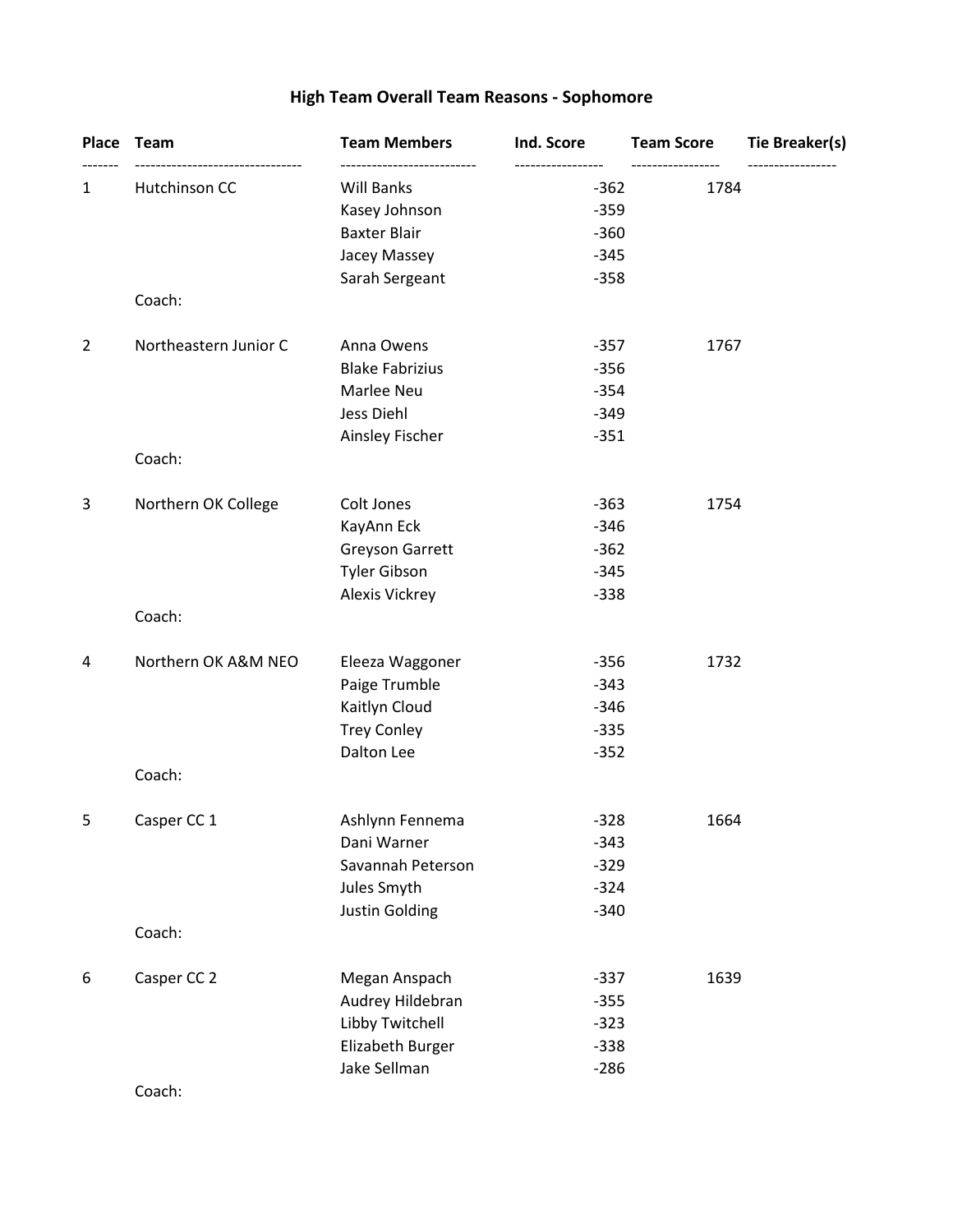| $\overline{7}$ | Hutchinson CC Alt     | Lorren Herndon        |     | $-355$ | 1413 |
|----------------|-----------------------|-----------------------|-----|--------|------|
|                |                       | Tray Zabokrtsky       |     | $-351$ |      |
|                |                       | Jade Parrish          |     | $-366$ |      |
|                |                       | Kendal Stalnaker      |     | $-341$ |      |
|                | Coach:                |                       |     |        |      |
| 8              | Colby CC              | Cody Jahay            |     | $-337$ | 1300 |
|                |                       | Lakin Perry           |     | $-323$ |      |
|                |                       | Courtney Carr         |     | $-322$ |      |
|                |                       | Cooper Ray            |     | $-318$ |      |
|                |                       |                       | 230 | 0      |      |
|                | Coach:                |                       |     |        |      |
| 9              | Northeastern CC Alt   | Braydon Anderson      |     | $-293$ | 1217 |
|                |                       | <b>Brandy Happold</b> |     | $-303$ |      |
|                |                       | Laney Matzner         |     | $-311$ |      |
|                |                       | <b>Emerson Randa</b>  |     | $-310$ |      |
|                | Coach:                |                       |     |        |      |
| 10             | Northern OK A&M NEO A | Clay Allen            |     | $-349$ | 1007 |
|                |                       | Jake Butyenek         |     | $-319$ |      |
|                |                       | Hunter Johnson        |     | $-339$ |      |
|                | Coach:                |                       |     |        |      |
| 11             | Fort Scott CC         | <b>Kyleigh Davis</b>  |     | $-338$ | 656  |
|                |                       | Noah Vantrease        |     | $-318$ |      |
|                | Coach:                |                       |     |        |      |
| 12             | Casper CC Alt         | Alson Mickelson       |     | $-314$ | 314  |
|                | Coach:                |                       |     |        |      |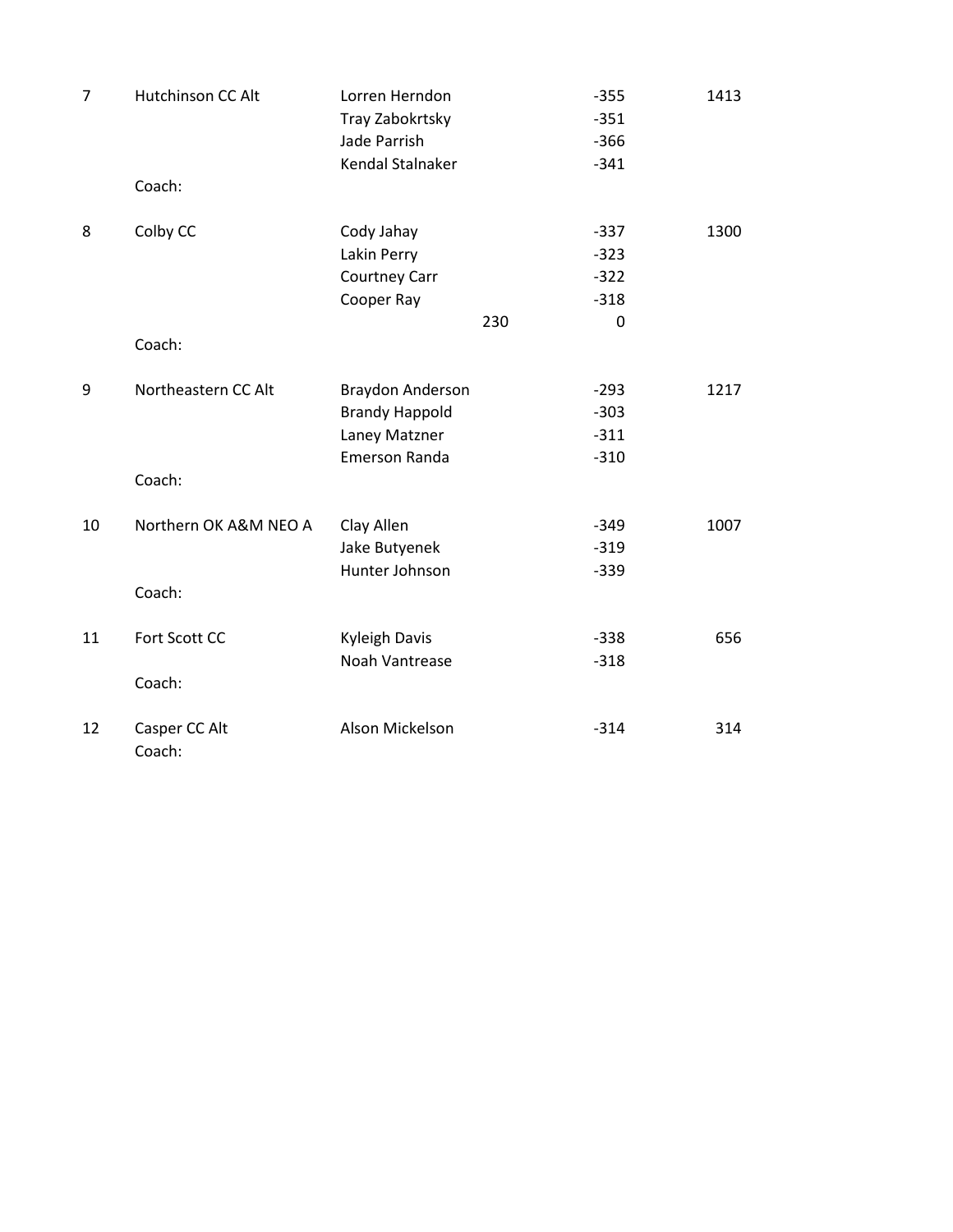# **High Team Overall - Sophomore**

|                | Place Team                       | <b>Team Members</b>    |                  |      | Indv. Score Team Score Tie Breaker(s) |
|----------------|----------------------------------|------------------------|------------------|------|---------------------------------------|
| 1              | ---------------<br>Hutchinson CC | <b>Will Banks</b>      | ------<br>$-869$ | 4268 |                                       |
|                |                                  | Kasey Johnson          | $-875$           |      |                                       |
|                |                                  | <b>Baxter Blair</b>    | $-834$           |      |                                       |
|                |                                  | Jacey Massey           | $-827$           |      |                                       |
|                | Coach:                           | Sarah Sergeant         | $-863$           |      |                                       |
| $\overline{2}$ | Northern OK College              | Colt Jones             | $-862$           | 4221 |                                       |
|                |                                  | KayAnn Eck             | $-854$           |      |                                       |
|                |                                  | <b>Greyson Garrett</b> | $-851$           |      |                                       |
|                |                                  | <b>Tyler Gibson</b>    | $-828$           |      |                                       |
|                |                                  | Alexis Vickrey         | $-826$           |      |                                       |
|                | Coach:                           |                        |                  |      |                                       |
| 3              | Northern OK A&M NEO              | Eleeza Waggoner        | $-867$           | 4193 |                                       |
|                |                                  | Paige Trumble          | $-855$           |      |                                       |
|                |                                  | Kaitlyn Cloud          | $-820$           |      |                                       |
|                |                                  | <b>Trey Conley</b>     | $-811$           |      |                                       |
|                |                                  | Dalton Lee             | $-840$           |      |                                       |
|                | Coach:                           |                        |                  |      |                                       |
| 4              | Northeastern Junior C            | Anna Owens             | $-839$           | 4141 |                                       |
|                |                                  | <b>Blake Fabrizius</b> | $-871$           |      |                                       |
|                |                                  | Marlee Neu             | $-826$           |      |                                       |
|                |                                  | Jess Diehl             | $-802$           |      |                                       |
|                |                                  | Ainsley Fischer        | $-803$           |      |                                       |
|                | Coach:                           |                        |                  |      |                                       |
| 5              | Casper CC 2                      | Megan Anspach          | $-811$           | 4015 |                                       |
|                |                                  | Audrey Hildebran       | $-853$           |      |                                       |
|                |                                  | Libby Twitchell        | $-813$           |      |                                       |
|                |                                  | Elizabeth Burger       | $-817$           |      |                                       |
|                | Coach:                           | Jake Sellman           | $-721$           |      |                                       |
|                |                                  |                        |                  |      |                                       |
| 6              | Casper CC 1                      | Ashlynn Fennema        | $-773$           | 3988 |                                       |
|                |                                  | Dani Warner            | $-821$           |      |                                       |
|                |                                  | Savannah Peterson      | $-802$           |      |                                       |
|                |                                  | Jules Smyth            | $-766$           |      |                                       |
|                |                                  | <b>Justin Golding</b>  | $-826$           |      |                                       |